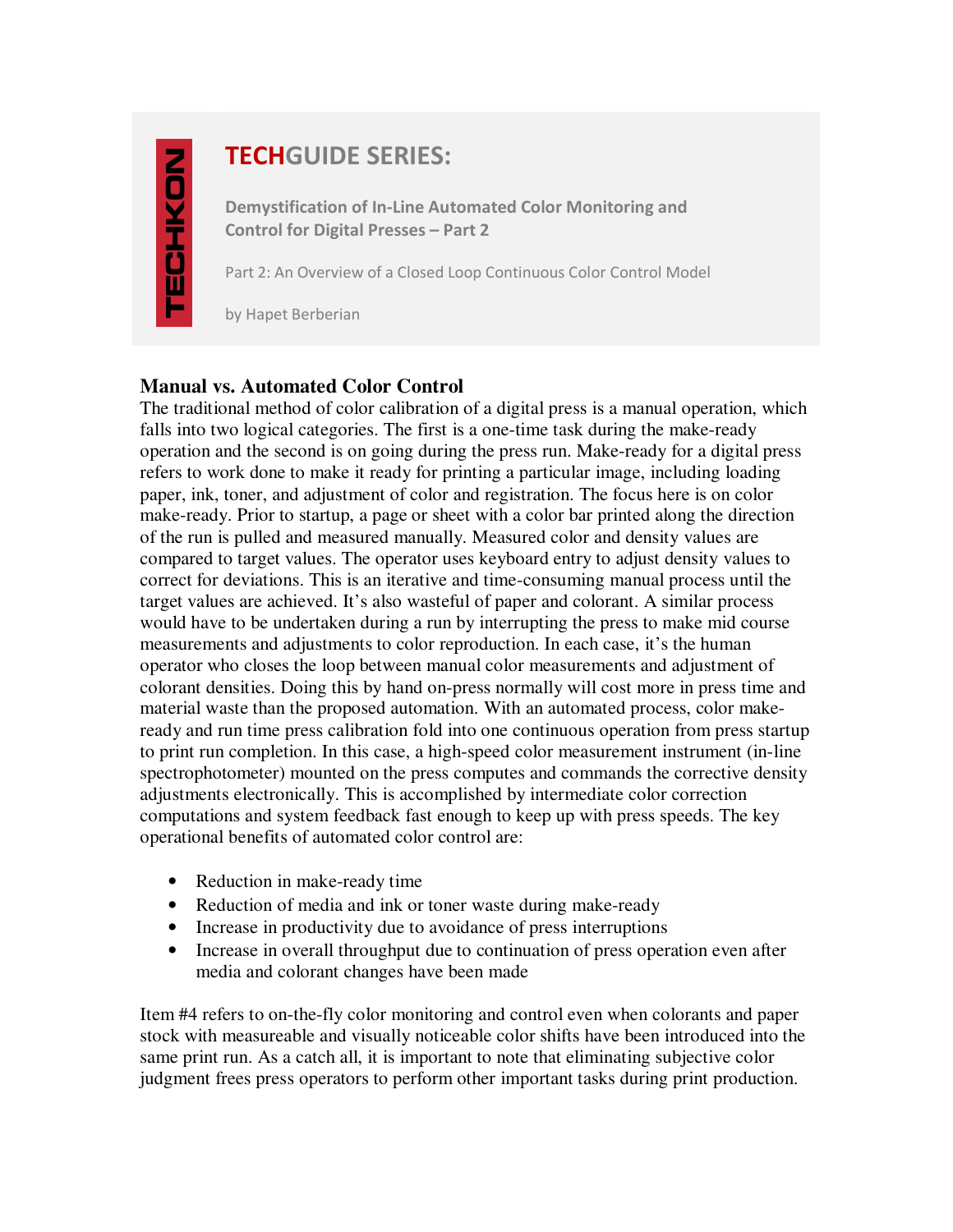## **An Automated Closed Loop Color Monitoring and Correction System**

The main components of an automated color system integrated with a digital press include the following (Figure 1):

- Multi-band in-line spectrophotometer
- On-board high speed computer and operating system
- Integrated feedback electronics which can control colorant laydown
- Software application which monitors and displays real time color correction performance

Controlling laydown implies that it is possible to send corrected colorant values to press control points which will either increase or decrease the density on paper to match a desired color or gamut of colors.

In addition to these on press components, a color bar is printed on the media along the direction of the press run. It consists of shadow, mid tone, and highlight gradations of each colorant as well as overprints with known spectral characteristics. There may also be one or more spot colors included in the color bar to maintain desired densities of special colors such as those used for company logos. The color bar is only an approximation of the actual colors in the page, and some work doesn't leave any room for trim. So, to ensure that important colors within a page are accounted for and not be too dependent on color bars, another admirable degree of freedom for the system is the inclusion of spectrophotometer motion control along the width of the press. This would allow the measurement and correction of specific elements of the printed page such as solid spot colors in a logo or critical solids printed by means of process color.

To round out the system, a useful quality assurance tool is a software application for continuous display of how well colors are controlled for consistency and accuracy throughout a run. Its purpose is to show on going press status as well as trending data showing the direction colors may drift prior to correction.

#### **Spectrophotometer and On-board Computer**

The on press spectrophotometer is the heart of the system. To be a key value drive in automated color control, it must be capable of making spectral measurements, color computations, and commanding color corrections at update rates which are consistent with ink jet and toner based press speeds. At a minimum, it should have the following performance characteristics.

- Report 31 spectral bands from 400nm to 700nm
- Compute  $L^*$  a<sup>\*</sup> b<sup>\*</sup>, LCH, and status T&E densities while press is running at full speed
- Avoid media contact by operating at a range of 3 mm from print material and allowing media variations of up to .5 mm
- Provide a cost effective solution for mid range presses operating 2.5 m/s up to higher speed presses operating at 5 m/s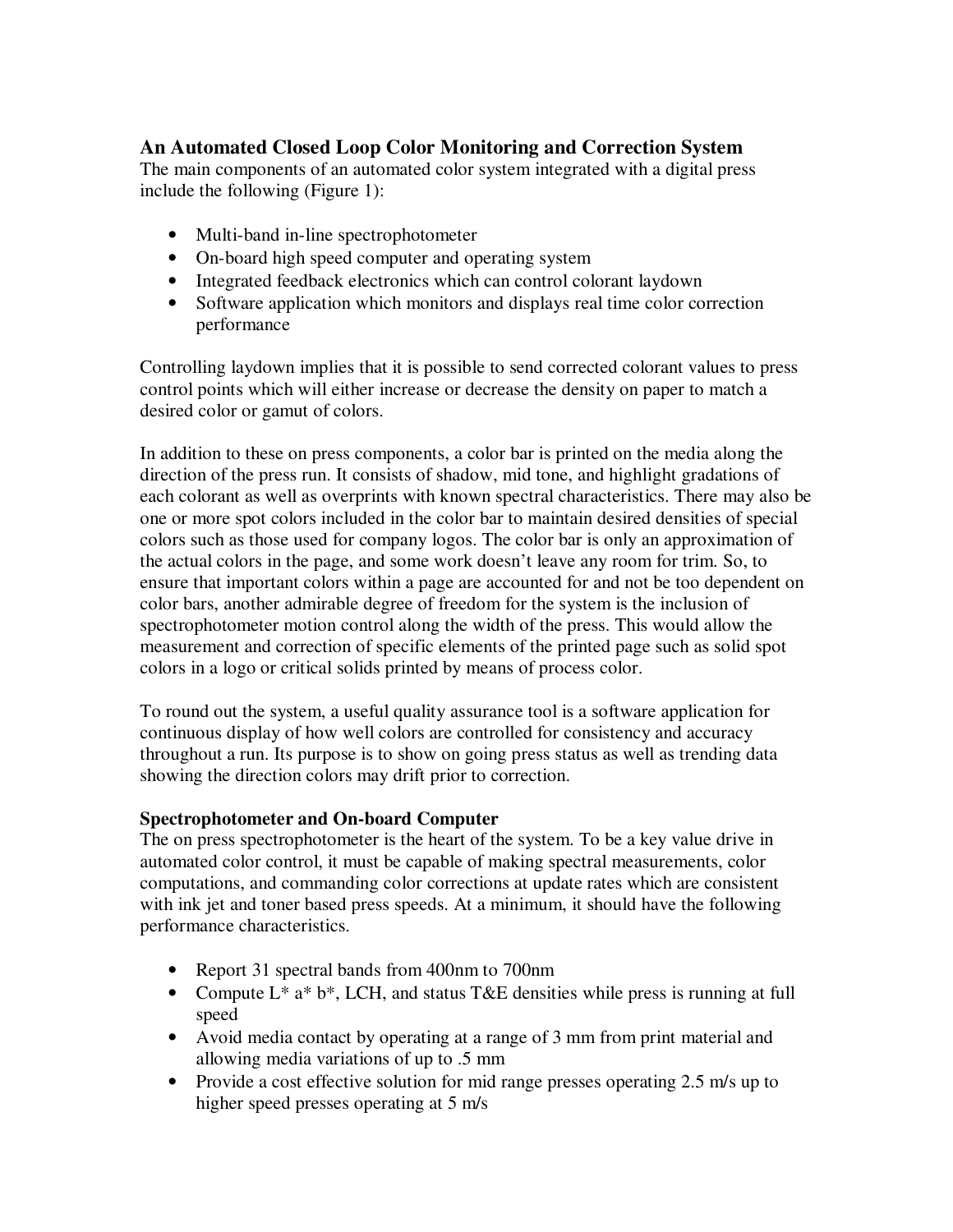#### **Integrated Feedback Electronics**

The integrated feedback electronics for controlling colorant laydown are already a part of most web and sheet-fed digital presses. Normally, an operator would key in color correction values during press calibration, make-ready, and during an interrupted press run. The automated system avoids manual keyboard entry and provides a correction data path directly from the on-board computer in a hardwired fashion to the print engine. The most likely entry portal would be the printer's RIP.

The simplest form of color control is in one-dimensional look up table transformations for each of the cyan, magenta, yellow, black, or spot color (SC) densities separately to a color corrected value.  $C$  to  $C'$ ,  $M$  to  $M'$ ,  $Y$  to  $Y'$ ,  $K$  to  $K'$  and  $SC$  to  $SC'$   $A$  more complex form of color control is required if there are spectral shifts in paper and/or colorants or if overprint values cannot be corrected by one-dimensional mappings. In this case the spectral measurements from the spectrophotometer would be used to generate a CMYK to CMYK' profile to compute new colorant values.

#### **Monitoring Color Correction in Real Time**

Any automated system should provide a means for reporting in real time how well it's doing with respect to a set of established performance criteria. It's important for such an automated color control system to employ software designed to monitor and display press color quality performance. It should give the operator the ability to set tolerances for density, delta E, and dot gain. At run time, it compares printed colors to reference colors. The results would be reported to the operator on a display screen to indicate whether or not the automated color control system is doing its job within tolerances established by the customer. At the end of the press run, an important summary response from the monitoring software would be trending and statistical analysis reports both for use by the operator and to present to the customer.